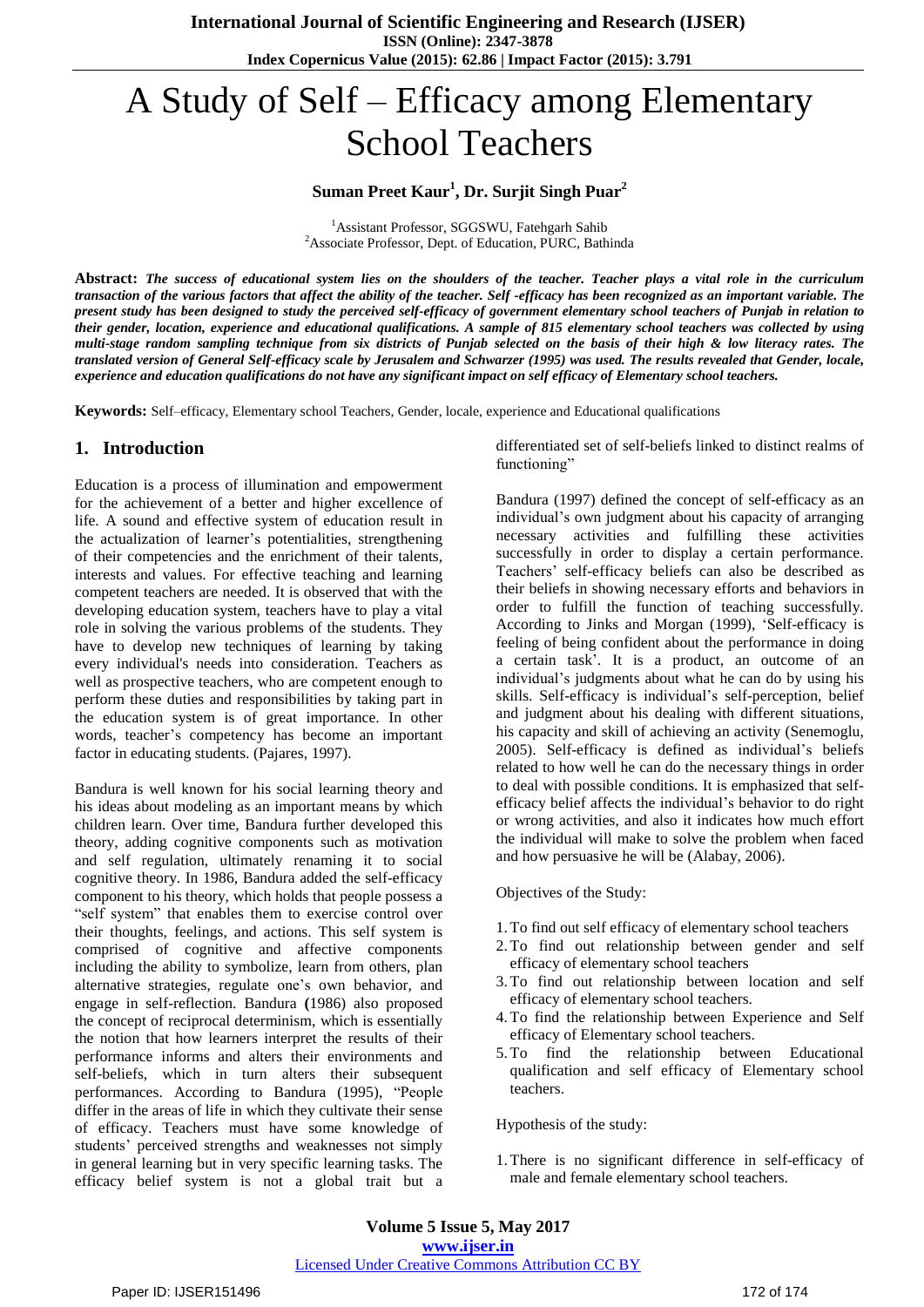- 2.There is no significant difference in self-efficacy of rural and urban elementary school teachers.
- 3.There is no significant difference in self efficacy between more experienced and less experienced elementary school teachers.
- 4.There is no significant difference in self-efficacy between qualified and highly qualified elementary school teachers

# **2. Method**

Descriptive survey method of research has been followed for conducting this study. According to Best (2010), "All research involves elements of observation, description and the analysis of what happens under certain circumstances". A systematic procedure is must to collect the necessary data which helps to attain the objectives and to test the hypotheses formulated for the study.

## **Sample**

A sample of 815 elementary school teacher's was selected from the government elementary schools of Punjab state through multistage random sampling technique. Due weight age was given to gender, locale, experience and educational qualifications of teacher's while selecting the sample.

#### **Tool used**

In the present study the General Self-efficacy scale was originally developed in Germany and translated into English by Jerusalem and Schwarzer (1995).

#### **Administration**

It is a four point scale for identifying the subjects in categories of high and low self-efficacy. The construct of Perceived Self- efficacy reflects an optimistic self-belief (Schwarzer, 1995). Ten items are designed to tap this construct. Each item refers to successful coping and implies an internal- stable attribution of success. Perceived self-efficacy is an operative construct i.e. it is related to subsequent behavior and therefore, is relevant for clinical practice and behaviour change. The scale is unidimensional. The scoring of the scale was done by following the below mentioned response pattern i.e.  $1 =$ Not at all true,  $2 =$  Hardly true,  $3 =$  Moderately true and 4  $=$  Exactly true

# **3. Result and Discussion**

In order to analyze the data, t-test was applied to see the significance of the differences in the level of self-efficacy between male and female, rural and urban, graduate and post-graduate elementary school teachers and also on the basis of their experience in teaching.

Table I revealed that t-ratio for mean score of male and female elementary school teachers was found to be 0.99 which is not significant. This suggested that male and female teachers do not differ significantly in their level of self efficacy. On comparing their means, however, it is found that the mean scores of male elementary school teachers are higher than those of their counterpart females. Tasdemir (2016) examined vocational school students' self-efficacy beliefs in mathematics and their achievement levels and results obtained that there was no significant difference between students' genders and their selfefficacy beliefs; however there are statistically significant differences among their self-efficacy beliefs by their school of graduation, the school programs they attend, and their achievement levels. Shikullaku (2013), Abd-Elmotaleb & Saha (2013) and Alwan & Mahasneh (2014) revealed that there was no significant difference in the level of self-efficacy between male and female

Table i revealed that the value of t- ratio for mean scores of urban and rural elementary school teachers is found to be 1.00 which is not significant at 0.05 level of confidence. This reveals that there was no significant difference in the level of self-efficacy of rural and urban elementary school teachers. This result agrees to the findings of Uzunboylo & Gulenaz (2016) who demonstrated that significant difference was not found between the answers of preservice teachers with respect to the demographic variable of class level in terms of self-efficacy belief.

Table i revealed that the value of t- ratio for mean score of teachers with respect to their educational qualifications is found to be 1.23 which is non-significant. The findings revealed that the self efficacy of elementary school teachers is not affected by their educational qualifications. This result is not in resonance with the study conducted by Shazadi (2011) who explored that gender, academic qualification, experience and locality had significantly affected the self-efficacy, but age and professional qualification had no significant affect on the self-efficacy of secondary school teachers.

From Table i, the result of t-ratio for mean score of teachers with respect to their experience of teaching is found to be 1.26 which is not significant at 0.05 level of confidence. This indicates that teaching experience has nothing to do with the self efficacy of elementary school teachers. This result is not in resonance with the study conducted by Pan (2014) examined that experience teacher (above 5 years) have better self efficacy as well as professional competency than lower experienced teachers (below 5 years).

# **4. Conclusion**

It may be concluded from the above results that Self– efficacy of Elementary school teachers not be affected by their Gender, Locale, Experience and Education Qualification.

**Volume 5 Issue 5, May 2017 www.ijser.in** Licensed Under Creative Commons Attribution CC BY